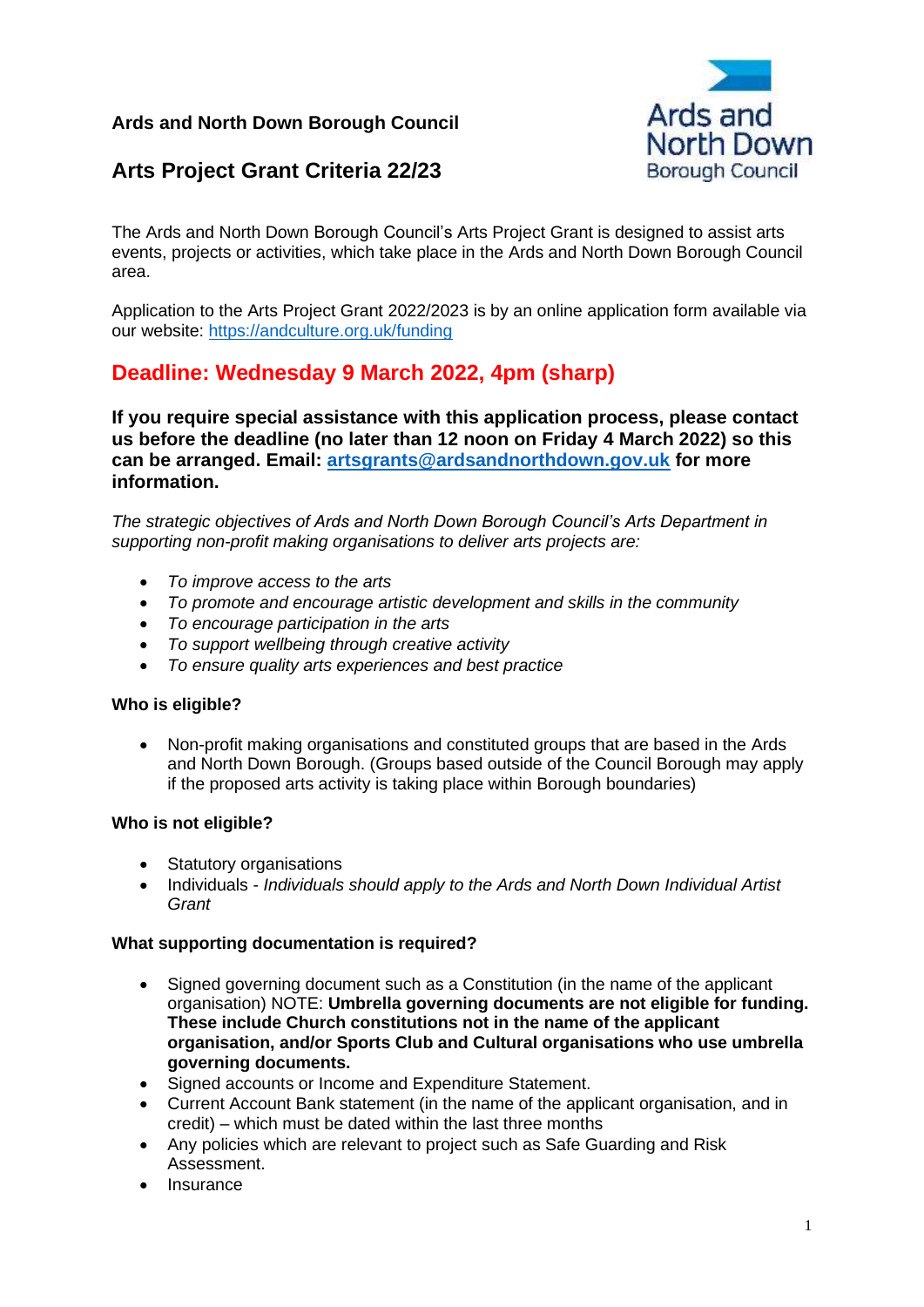#### **Failure to supply the requested essential documentation at time of application may result in your application not being assessed.**

## **The Organising Body must:**

- Demonstrate sufficient experience to carry out the project
- Demonstrate a need and demand for the project
- Demonstrate that efforts have been made to raise income or assistance from other sources
- Allow, at least, an **8-week** lead-in-time from the deadline for submission of the application and the date of the commencement of the project for the panel to assess the application. Please see application form for details of dates

## **The Projects must:**

- *Address a minimum of 4 strategic objectives of Ards and North Down Borough Council's Arts Grants Scheme – See above*
- Be effectively planned, budgeted and have clear objectives and outcomes
- Be accessible to the general public where appropriate
- Be adequately marketed and publicised throughout the Borough
- Represent value for money
- Be non-party political, non-religious and non-sectarian

## **What type of project is suitable?**

*The following are for example only:*

- An arts group could invite a professional practitioner to lead a series of creative workshops to develop new skills in the group
- A residents' association could work with an artist to design an artwork for a community venue
- An older persons' group could work with an artist to bring to life stories from the past
- A youth group could work on a project with a drama/art tutor, resulting in an end performance or exhibition
- A community group organising a special event/performance that encourages engagement in creative activities

## **Scoring**

Applications will be scored on the following criteria:

- Has the group provided a signed constitution? *(Yes/No)*
- Does the group have all relevant policies including Safe Guarding and Risk Assessment? *(Yes/No)*
- Does the project meet the strategic aims of the Arts Service? *(Yes/No)*
- Is the project based in the Ards and North Down Borough Council area? *(Yes/No)*
- Quality of proposed project; with regards to the aims and objectives, activities to be undertaken, what the outcomes will be, and value for money *(40%)*
- Quality and experience of artists/facilitators *(20%)*
- Applicant demonstrates good project management and administration *(20%)*
- Applicant demonstrates demand for the project? *(20%)*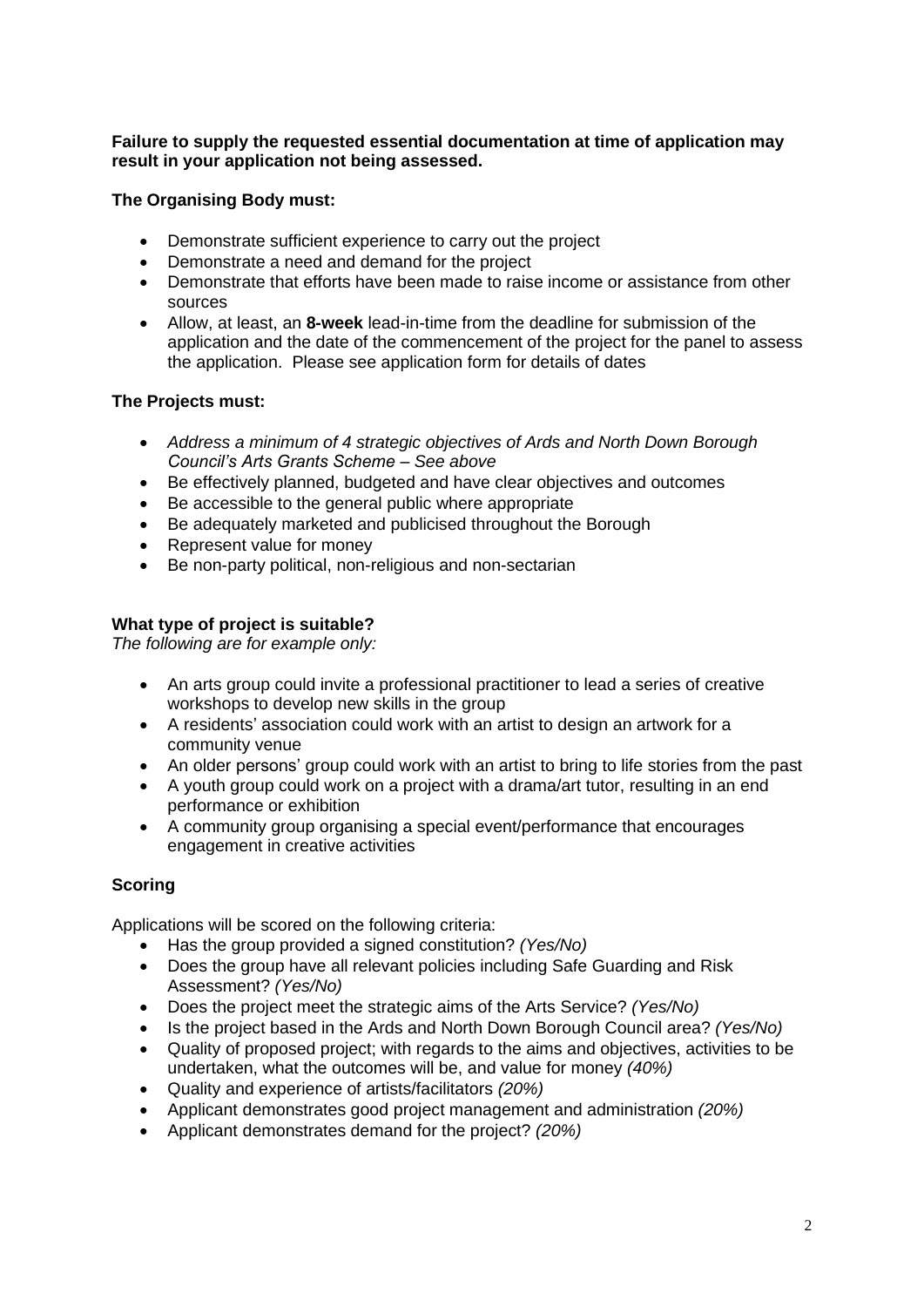## **Grant Guidelines**

- Arts Project Grants of up to a total of £1,000 max. are available per group, per financial year.
- A SMALL Arts Project Grant (max £250) is available to groups with an annual income of less than £20,000. For more information on this stream of funding please contact the Community Arts Development Officer Amy McKelvey on 028 9181 0803 or by email to: [artsgrants@ardsandnorthdown.gov.uk](mailto:artsgrants@ardsandnorthdown.gov.uk)
- Grants awarded are subject to Covid-19 regulations and Government guidelines.
- All grants require match funding of at least 20% (either cash or in-kind)
- The number of applications received and the resources available at the time of assessment will be taken into account in the assessment process.
- Grants must be used to undertake new and/or developmental activities or special events
- Grants can be used in conjunction with other schemes, such as the Arts Council of Northern Ireland, but must show how they will be used for different elements of the project
- Grants are not given for capital expenditure on facilities or revenue costs such as rent or organisation overheads
- Grants may not be used for profit making opportunities (EG: ticketing for events may be used for cost recovery, but not for profit)
- Grants will not be given for charity fundraising events
- Grants are designed to support one-off projects, successful applications will not automatically lead to repeat funding
- Grants can be given for expendable materials but not equipment or instruments
- Retrospective funding is not available
- Applications received after the stated deadline will **not** be assessed.
- All money must be spent by 31 March 2023.

#### **Conditions of Grant**

If, after assessment, an offer of grant assistance is made, the applicant will be required to comply with the following conditions:

- Successful applicants must accept in writing any award given within 4 weeks of the letter of offer being received in order to draw down 50% of the grant. In the event of this deadline not being adhered to, the offer will be withdrawn.
- The remaining 50% can be drawn down on completion of project by producing a Grant Evaluation Form, Claims Form, and original receipts/invoices
- Ards and North Down Borough Council must be acknowledged on all project promotional material
- Organisations must ensure suitable insurance/public liability cover is in place for all activities
- Successful applicants are required to invite a representative of Ards and North Down Borough Council to the event/activity/exhibition to which the grant is awarded.
- All funding from Ards and North Down Borough Council must be used for the purpose for which the application was initially made, and in circumstances where this stipulation is not adhered to satisfactorily, Ards and North Down Borough Council will insist on full repayment of the funding allocated. If any change is to occur in relation to any of the projects for which funding has been received Ards and North Down Borough Council's Arts Department must be informed immediately.
- The amount of grant aid offered to applicants will be up to a maximum of  $£1,000$  per group, per financial year.
- All money must be spent by 31 March 2023.